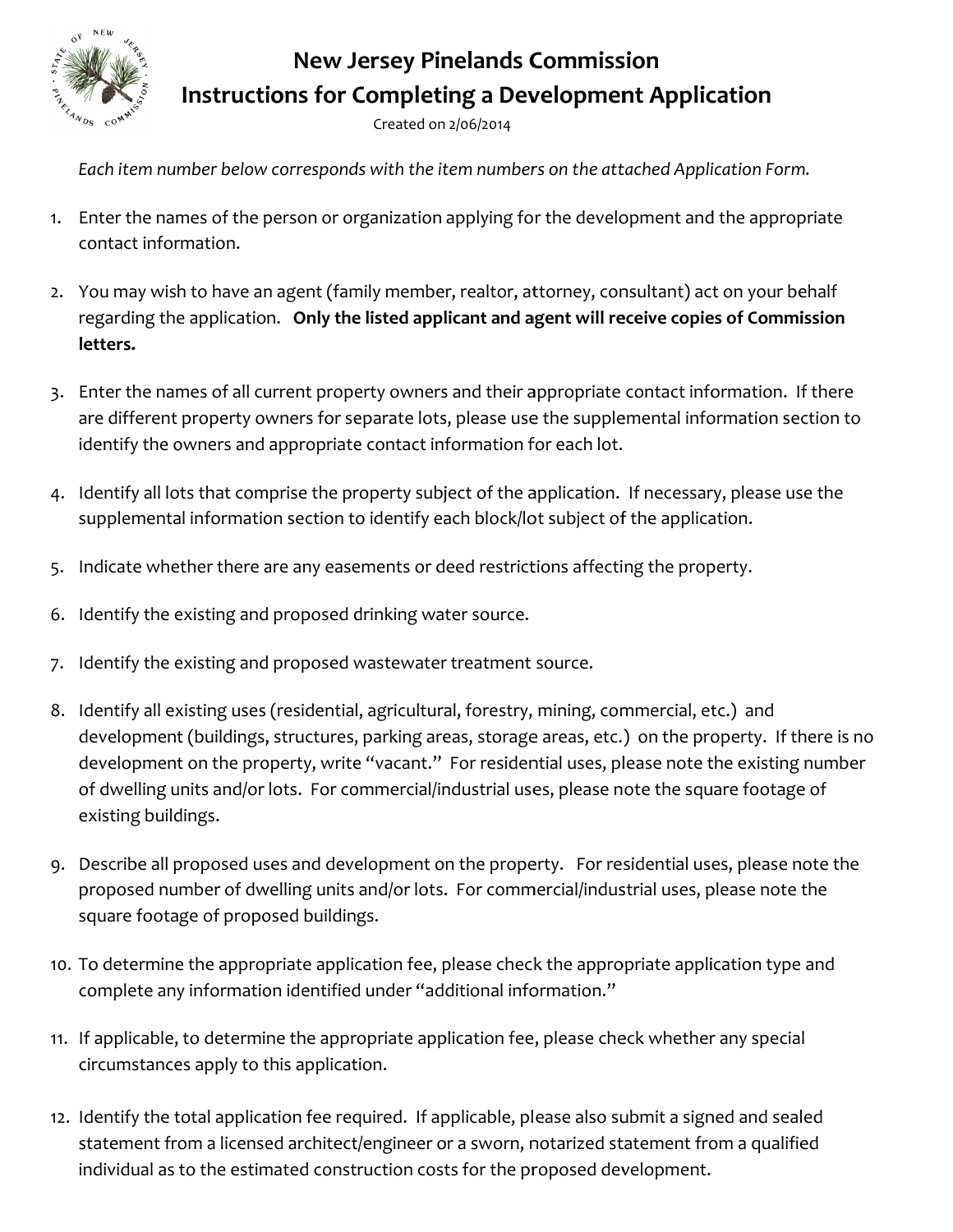#### **Signature:**

The applicant and all property owner(s) must sign the application or provide separate written authorization bearing their signature. If an individual signs the application form on the property owner's behalf, please provide a written explanation indicating how he/she is authorized to act on behalf of the property owner(s). Please also attach documentation demonstrating that he/she is authorized to act on behalf of the property owner.

Completed application forms should be signed & mailed to:

**New Jersey Pinelands Commission PO Box 359 15C Springfield Rd New Lisbon, NJ 08064**

#### **Submission:**

Alternatively, forms and information consisting of letter/legal sized documents and electronically signed forms may be emailed to AppInfo@njpines.state.nj.us or faxed to 609-894-7331. Large reports, plans, checks, and items that have a manually applied seal must still be submitted as hard copies.

#### **Additional Information:**

Within 30 days of receipt of any information, the Commission will determine whether the application is complete or if additional information is required to complete the application. Most applications to the Commission typically require additional information besides that provided on the application form. Examples of such information include a site plan, soil boring and wetlands mapping. The Commission staff will advise you of any further information that will be required to complete an application.

A list of activities that do not require an application to the Commission can be viewed online at www.nj.gov/pinelands/infor/fact/No\_Application.pdf

Additional information, including our regulations, can be viewed online at www.nj.gov/pinelands.

For assistance with completing the application form or determining the appropriate application fee, contact our Regulatory Programs staff at (609) 894‐7300 or at helplink@njpines.state.nj.us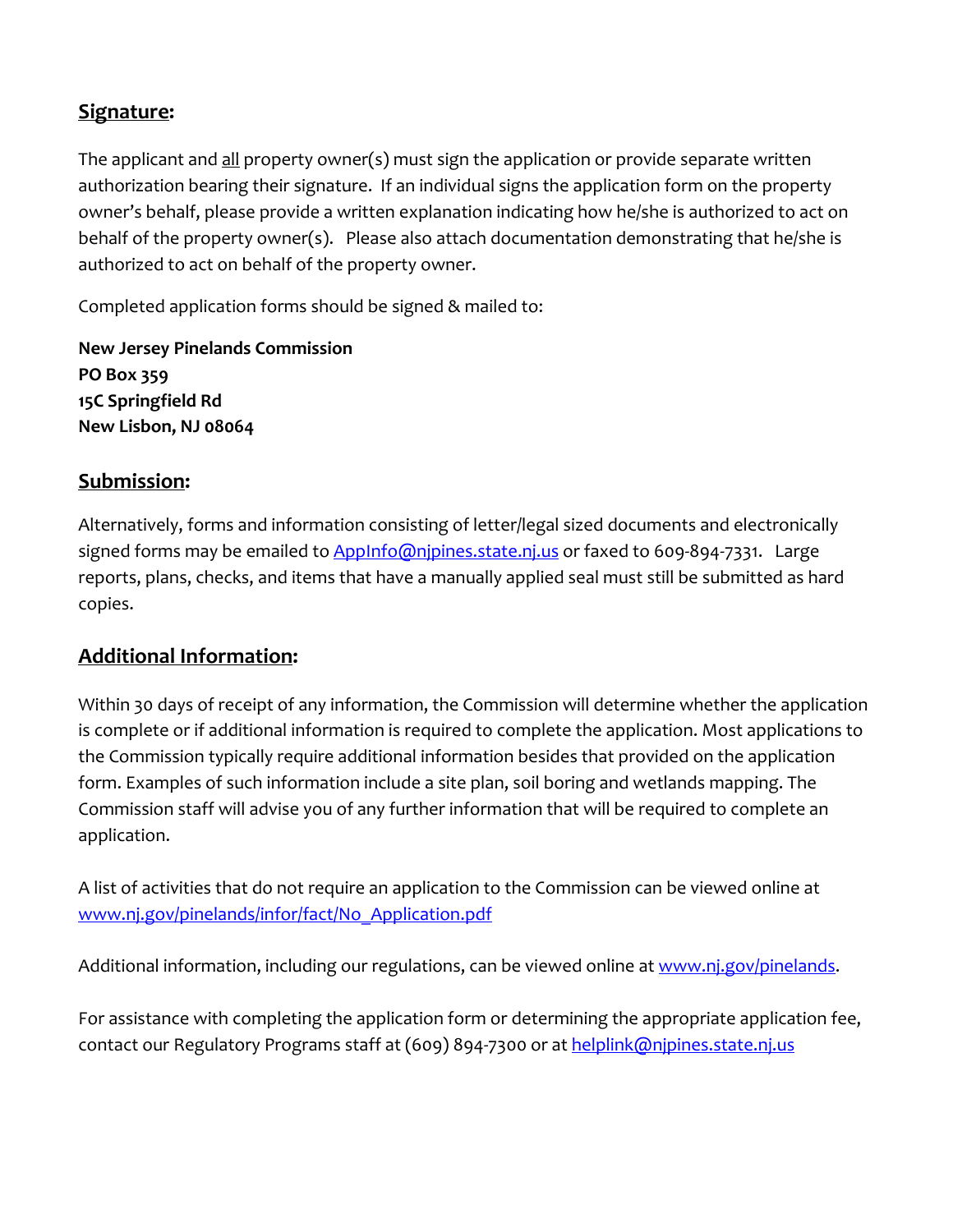| N E W<br>ANDS<br>$\mathcal{C}^{\mathbb{O}^{\mathbb{N}}}$<br>1. Applicant Name(s) |                              | <b>New Jersey Pinelands Commission</b>                                                 | <b>Development Application</b><br>Created on 2/06/2014 |                                                                                   |
|----------------------------------------------------------------------------------|------------------------------|----------------------------------------------------------------------------------------|--------------------------------------------------------|-----------------------------------------------------------------------------------|
|                                                                                  |                              |                                                                                        |                                                        |                                                                                   |
|                                                                                  |                              |                                                                                        |                                                        |                                                                                   |
|                                                                                  |                              |                                                                                        |                                                        |                                                                                   |
| 2.<br><b>Agent Name</b>                                                          |                              | I wish to authorize an agent to act on my behalf regarding this application: Yes ONo O |                                                        |                                                                                   |
|                                                                                  |                              |                                                                                        |                                                        |                                                                                   |
|                                                                                  |                              |                                                                                        |                                                        |                                                                                   |
|                                                                                  |                              |                                                                                        |                                                        | Telephone Number ______________________Email Address ____________________________ |
| $\overline{3}$ .                                                                 | Property Owner Name(s)       |                                                                                        |                                                        |                                                                                   |
|                                                                                  | <b>Mailing Address</b>       |                                                                                        |                                                        |                                                                                   |
|                                                                                  |                              |                                                                                        |                                                        |                                                                                   |
|                                                                                  |                              |                                                                                        |                                                        |                                                                                   |
|                                                                                  |                              | 4. Property Subject of Development Application:                                        |                                                        |                                                                                   |
|                                                                                  |                              | Municipality __________________________________                                        |                                                        |                                                                                   |
|                                                                                  |                              |                                                                                        |                                                        | <b>Total Acreage of Property</b>                                                  |
|                                                                                  |                              |                                                                                        |                                                        | <u> 1989 - Jan Samuel Barbara, martin d</u>                                       |
|                                                                                  |                              |                                                                                        | Block $\#$ Lot $\#$ Lot $\#$                           |                                                                                   |
|                                                                                  | Block $\#$ Lot $\#$ Lot $\#$ |                                                                                        |                                                        |                                                                                   |
|                                                                                  | Block # Lot #                |                                                                                        |                                                        |                                                                                   |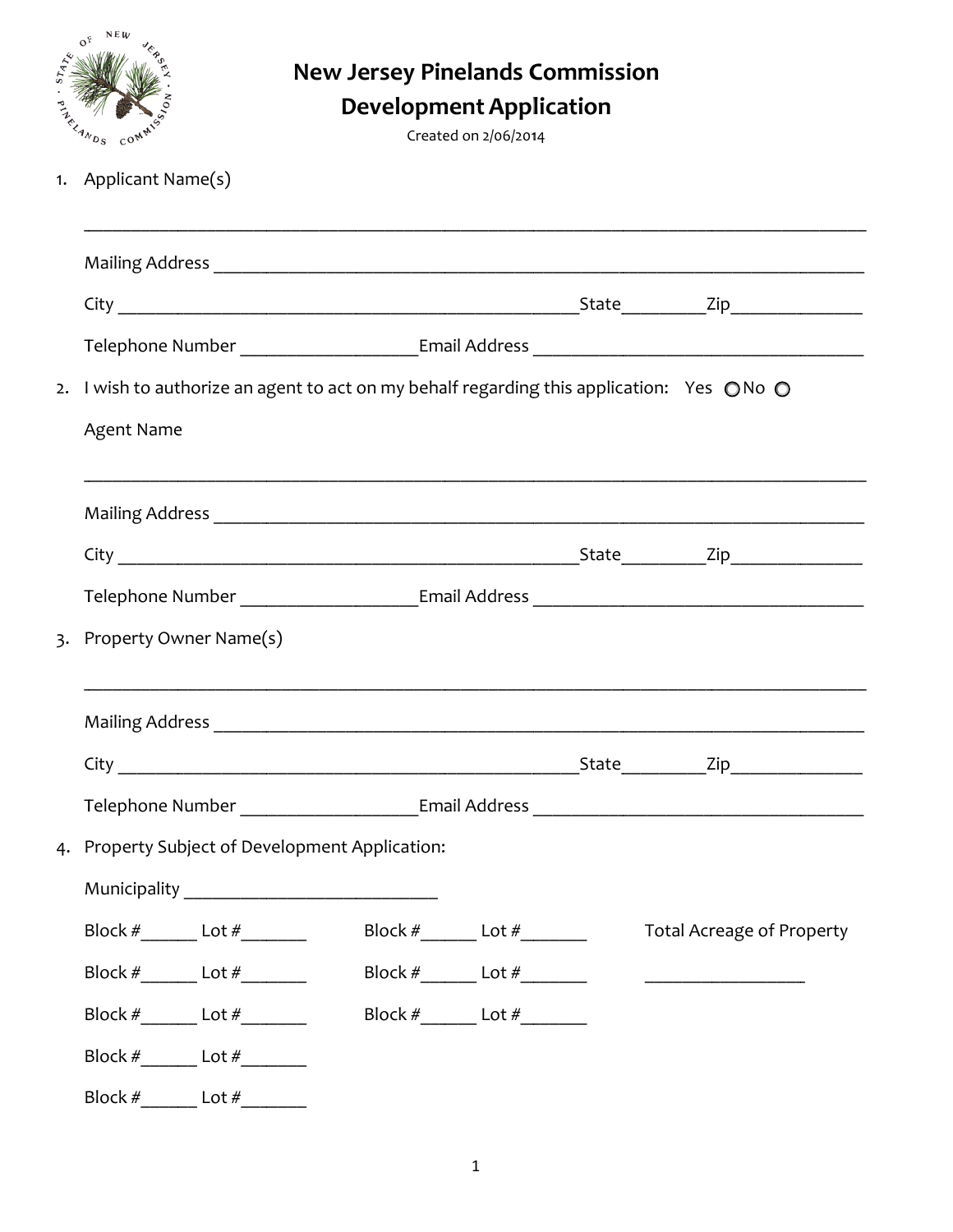- 5. Are there any easements or deed restrictions affecting this property? Yes  $\bigcirc$  No $\bigcirc$ If yes, please attach a copy of the recorded deed restriction or property easement.
- 6. Source of Water Supply:

| Existing:                          | Well $\bigcirc$                   | Public Water System $\bigcirc$ |                | $N/A$ $\bigcirc$ |                                                                                                                              |               |
|------------------------------------|-----------------------------------|--------------------------------|----------------|------------------|------------------------------------------------------------------------------------------------------------------------------|---------------|
| Proposed:                          | Well $\bigcirc$                   | Public Water System ◯          |                | $N/A$ $\odot$    |                                                                                                                              |               |
| 7. Source of Wastewater Treatment: |                                   |                                |                |                  |                                                                                                                              |               |
| Existing:                          | Onsite Septic $\bigcirc$          |                                | Public Sewer O | $N/A$ $\bigcirc$ |                                                                                                                              |               |
| Proposed:                          | Existing Onsite Septic $\bigcirc$ |                                |                |                  | Proposed Onsite Septic ◯ Public Sewer ◯                                                                                      | $N/A$ $\odot$ |
|                                    |                                   |                                |                |                  | المراكب ويربان والملامس ويمتالون باركشال ومويران باست وممسوحات والمستواء بمارا وموزر استناقاته والمستقار والمستورة والمستقار |               |

8. Description of **Existing** uses/development on property (uses, # of dwelling units/lots, type(s) of commercial use(s), square footage of commercial buildings, etc.):

9. Description of all **Proposed** Uses/Development (uses, # of dwelling units/lots, square footage of commercial buildings/additions/parking improvements, etc.) on Property: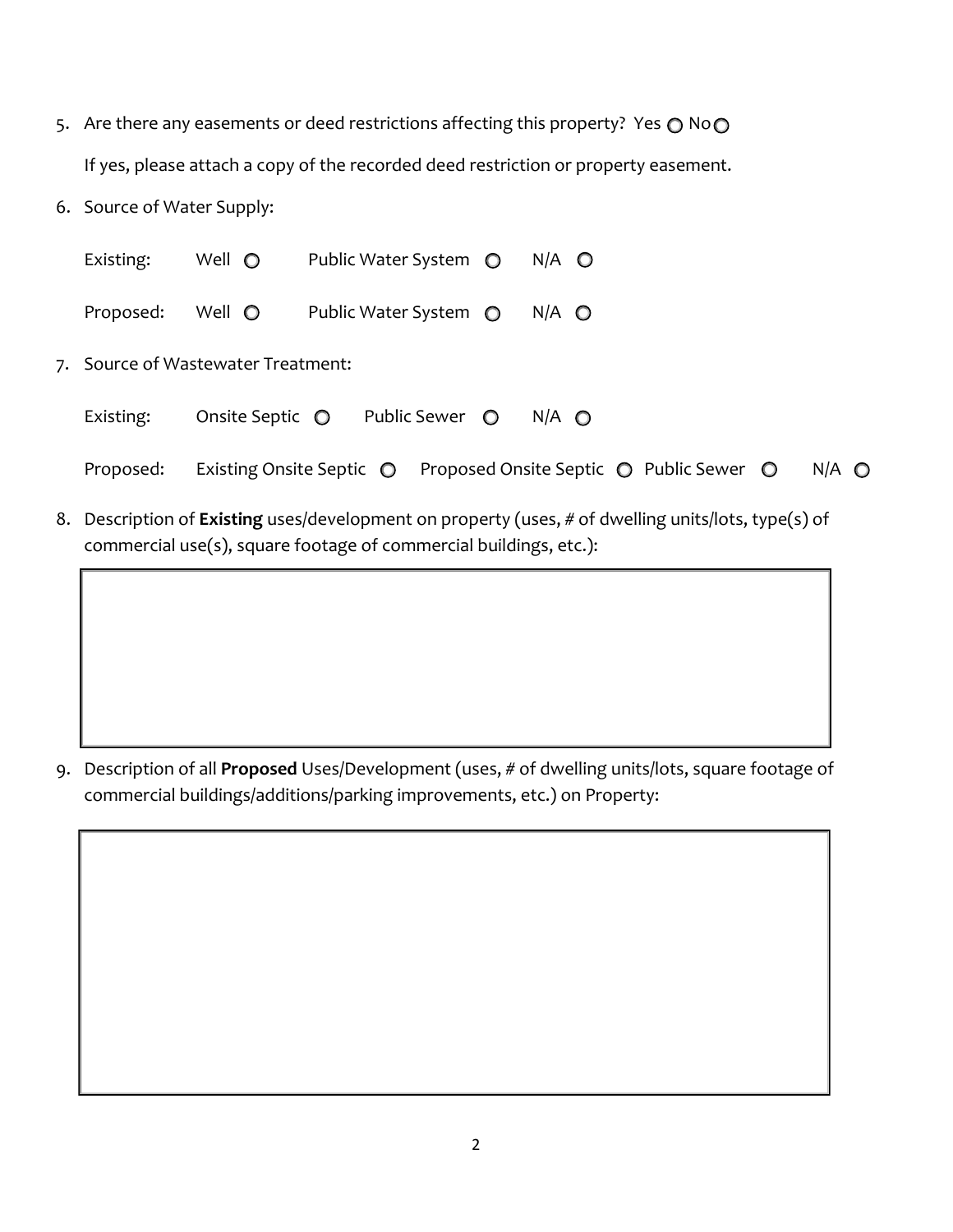#### 10. Please choose the appropriate Application Type and provide the required additional information:

|        | <b>Application Type</b>                    | <b>Required Fee</b>                                                                                                    |                                   | <b>Additional Information</b>    |
|--------|--------------------------------------------|------------------------------------------------------------------------------------------------------------------------|-----------------------------------|----------------------------------|
| □      | New Dwelling Units or Lots                 | 1-4 dwelling units or lots<br>\$200 per dwelling unit or lot                                                           |                                   | Total # of proposed              |
|        | or Resubdivisions                          | 5-50 units or lots<br>\$800 + \$225 per dwelling                                                                       |                                   | units/lots =                     |
|        |                                            |                                                                                                                        | unit or lot for units 5-50        |                                  |
|        |                                            | 51-150 units or lots                                                                                                   | \$11,150 + \$125 per dwelling     |                                  |
|        |                                            |                                                                                                                        | unit or lot for units 51-150      |                                  |
|        |                                            | 151 and more                                                                                                           | \$23,650 + \$100 per dwelling     |                                  |
|        |                                            |                                                                                                                        | unit or lot for units 151 +       |                                  |
| □      | Demolition of Single Family                | \$200                                                                                                                  |                                   | Year Dwelling Built:             |
|        | Dwelling (50 Years Old or                  |                                                                                                                        |                                   |                                  |
|        | Older $)^1$                                |                                                                                                                        |                                   |                                  |
| □      | Home Occupation                            | \$200                                                                                                                  |                                   | N/A                              |
|        | (Commercial Use within a                   |                                                                                                                        |                                   |                                  |
|        | Single Family Dwelling or                  |                                                                                                                        |                                   |                                  |
| $\Box$ | Accessory Structure)<br>Change of Use & No |                                                                                                                        |                                   | N/A                              |
|        | Further Development                        | \$200                                                                                                                  |                                   |                                  |
| $\Box$ | Commercial/Institutional/                  | <b>Construction Costs</b>                                                                                              | <b>Fee Formula</b>                | <b>Total Construction Costs=</b> |
|        | Nonresidential                             | \$0-\$500,000                                                                                                          | 1% of construction cost or        |                                  |
|        | Development or Mixed                       |                                                                                                                        | \$200 minimum                     |                                  |
|        | Residential/Commercial <sup>2</sup>        | 34% of cost (+ \$5,000 for first<br>\$500,001 - \$1,000,000                                                            |                                   |                                  |
|        |                                            |                                                                                                                        | \$500,000)                        |                                  |
|        |                                            | \$1,000,001 and more                                                                                                   | 1/2% of cost (+ \$8,750 for first |                                  |
|        |                                            |                                                                                                                        | \$1,000,000)                      |                                  |
| $\Box$ | Demolition of Structure                    | <b>Demolition Costs</b>                                                                                                | <b>Fee Formula</b>                | Total Demolition Costs =         |
|        | other than Single Family                   | \$0-\$500,000                                                                                                          | 1% of construction cost or        |                                  |
|        | Dwelling (50 Years Old or                  |                                                                                                                        | \$200 minimum                     |                                  |
|        | Older) and No Further                      | \$500,001 - \$1,000,000                                                                                                | 34% of cost (+ \$5,000 for first  | Year Structure Built:            |
|        | Development <sup>1,2</sup>                 |                                                                                                                        | \$500,000)                        |                                  |
|        |                                            | \$1,000,001 and more                                                                                                   | 1/2% of cost (+ \$8,750 for first |                                  |
| □      | Linear Development                         |                                                                                                                        | \$1,000,000)                      | Acres to be disturbed:           |
|        | (Roads, Utilities, etc.)                   | \$150 per acre of all land included in the right of way<br>(ROW) plus \$150 per acre of all land outside of the ROW to |                                   |                                  |
|        |                                            | be disturbed as part of the development                                                                                |                                   |                                  |
| $\Box$ | Forestry                                   | \$5 per acre subject of forestry activities                                                                            |                                   | Acres subject of forestry:       |
|        |                                            |                                                                                                                        |                                   |                                  |
|        |                                            |                                                                                                                        |                                   |                                  |
| П      | <b>Golf Courses</b>                        | \$150 per acre devoted to golf course facility                                                                         |                                   | <b>Golf Course Acres:</b>        |
|        |                                            |                                                                                                                        |                                   |                                  |
|        |                                            |                                                                                                                        |                                   |                                  |
| $\Box$ | <b>Resource Extraction/Mining</b>          | \$1,500 plus \$30 per acre to be mined within each permit                                                              |                                   | Acres to be mined:               |
|        |                                            | period                                                                                                                 |                                   |                                  |
| $\Box$ | Non-PDC Letter of                          | \$200                                                                                                                  |                                   | N/A                              |
|        | Interpretation                             |                                                                                                                        |                                   |                                  |

<sup>&</sup>lt;sup>1</sup> If available, please attach pictures of the structure to be demolished.<br><sup>2</sup> For these application types (shaded above), attach a signed/sealed statement from a licensed architect/engineer or a sworn, notarized statement from a qualified individual as to the estimated construction costs for the proposed development.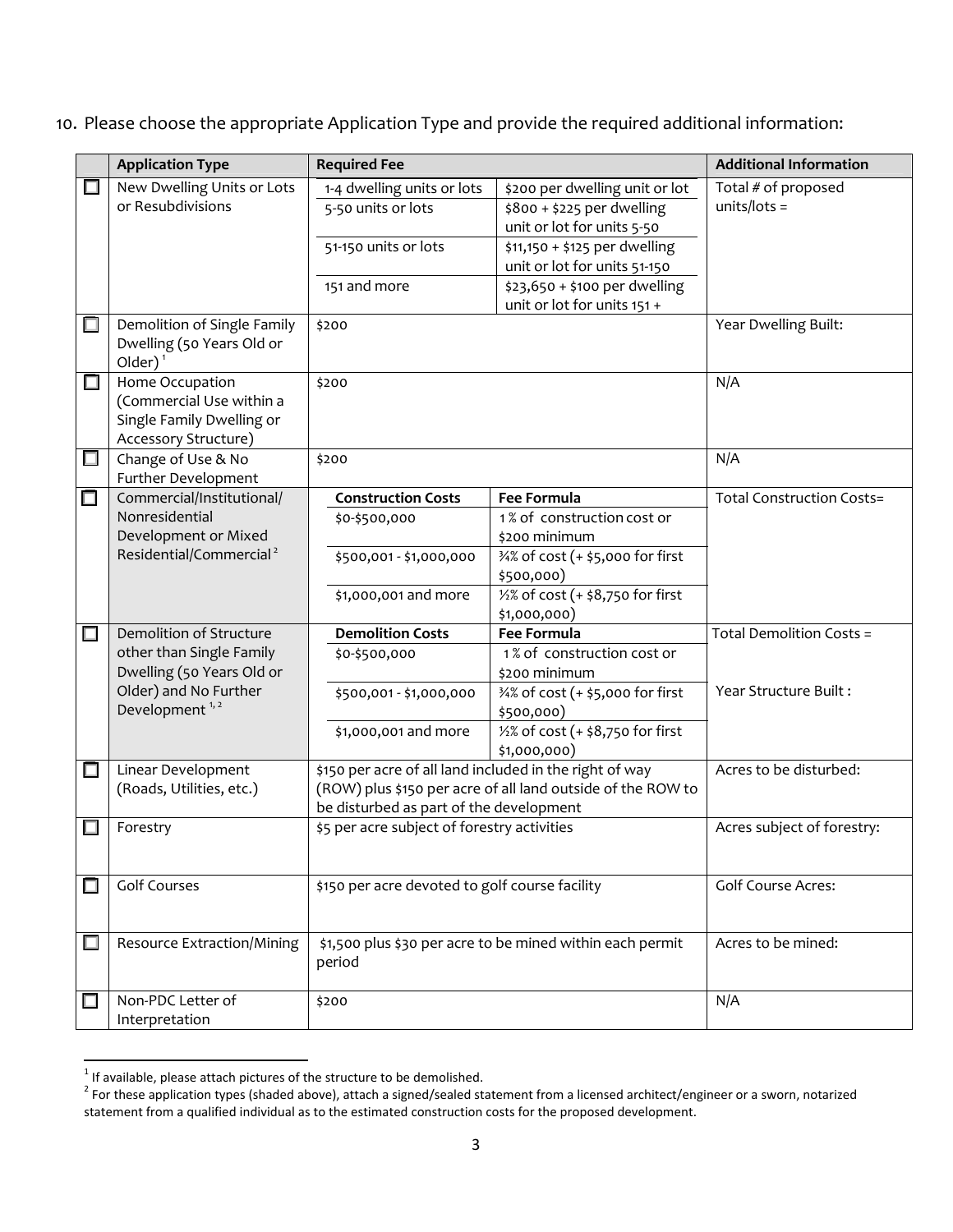#### 11. Please identify whether any of the following special circumstances apply to this application:

|   | <b>Special Circumstance</b>                                                                                                                                                                                                                                                      | <b>Required Fee</b>                                                                                                     |
|---|----------------------------------------------------------------------------------------------------------------------------------------------------------------------------------------------------------------------------------------------------------------------------------|-------------------------------------------------------------------------------------------------------------------------|
|   | Public Development (Development<br>Proposed by a Public Agency)                                                                                                                                                                                                                  | 50% of the fee calculated using the above chart (Item #10) with a<br>minimum fee of \$200 and a maximum fee of \$25,000 |
|   | Religious Association or Corporation or<br>Non-Profit Organization which is exempt<br>from Federal Income Taxation under<br>Sections $501(c)3$ or (d) of the Internal<br>Revenue Code. (This does not apply to<br>organizations which are solely exempt<br>from State Taxation.) | \$500 or the amount calculated in accordance with the above chart,<br>whichever is less                                 |
|   | Review of Any Study/Survey (cultural,<br>threatened/endangered species, etc.)<br>prior to Submission of Development<br>Application                                                                                                                                               | 1/3 of the estimated application fee calculated in accordance with the<br>above chart                                   |
| П | Nonresidential development using an<br>alternate design septic system                                                                                                                                                                                                            | \$2,500 + fee calculated above                                                                                          |

# 12. Total Fee Required (Minimum Fee: \$200) = \$ \_\_\_\_\_\_\_\_\_\_\_\_\_\_\_\_\_\_\_\_\_\_\_\_\_\_\_\_\_\_\_\_\_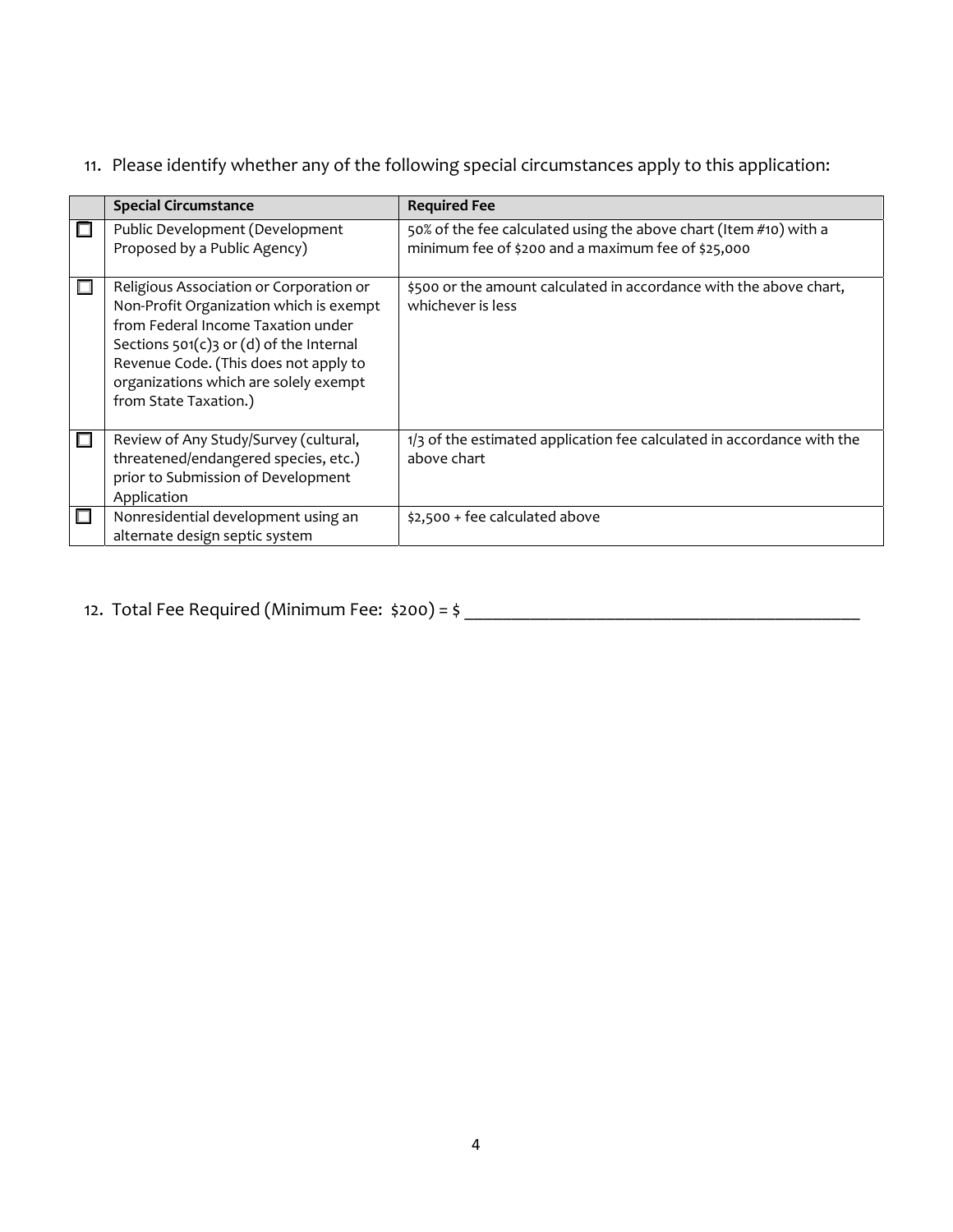I hereby authorize the staff of the Pinelands Commission to conduct such onsite inspections of the parcel as are necessary to review this application and ensure compliance with the requirements of the Pinelands Comprehensive Management Plan. I also acknowledge that if my application involves extraordinary or complex issue(s) that necessitate the retention of consultants with expertise in such matters, I will be advised of that need and the amount of money that must be placed in escrow to retain the consultants and that review of my application will not proceed until I provide the required escrow amount.

I hereby certify that the information furnished on this application form and all supplemental materials is true.

| Signatures of Applicant(s):                                                                                                                                                                                                   |      |                                   |      |
|-------------------------------------------------------------------------------------------------------------------------------------------------------------------------------------------------------------------------------|------|-----------------------------------|------|
| Signature                                                                                                                                                                                                                     | Date | Signature                         | Date |
|                                                                                                                                                                                                                               |      | Name (Print) ____________________ |      |
| Signatures of Property Owner $(s)^3$ :                                                                                                                                                                                        |      |                                   |      |
| Signature                                                                                                                                                                                                                     | Date | Signature                         | Date |
| Name (Print) and the state of the state of the state of the state of the state of the state of the state of the state of the state of the state of the state of the state of the state of the state of the state of the state |      | Name (Print)                      |      |

 $^3$ If an individual has signed the application form on the property owner's behalf, please provide a written explanation indicating how he/she is authorized to act on behalf of the property owner(s). Please also attach documentation demonstrating that he/she is authorized to act on behalf of the property owner.